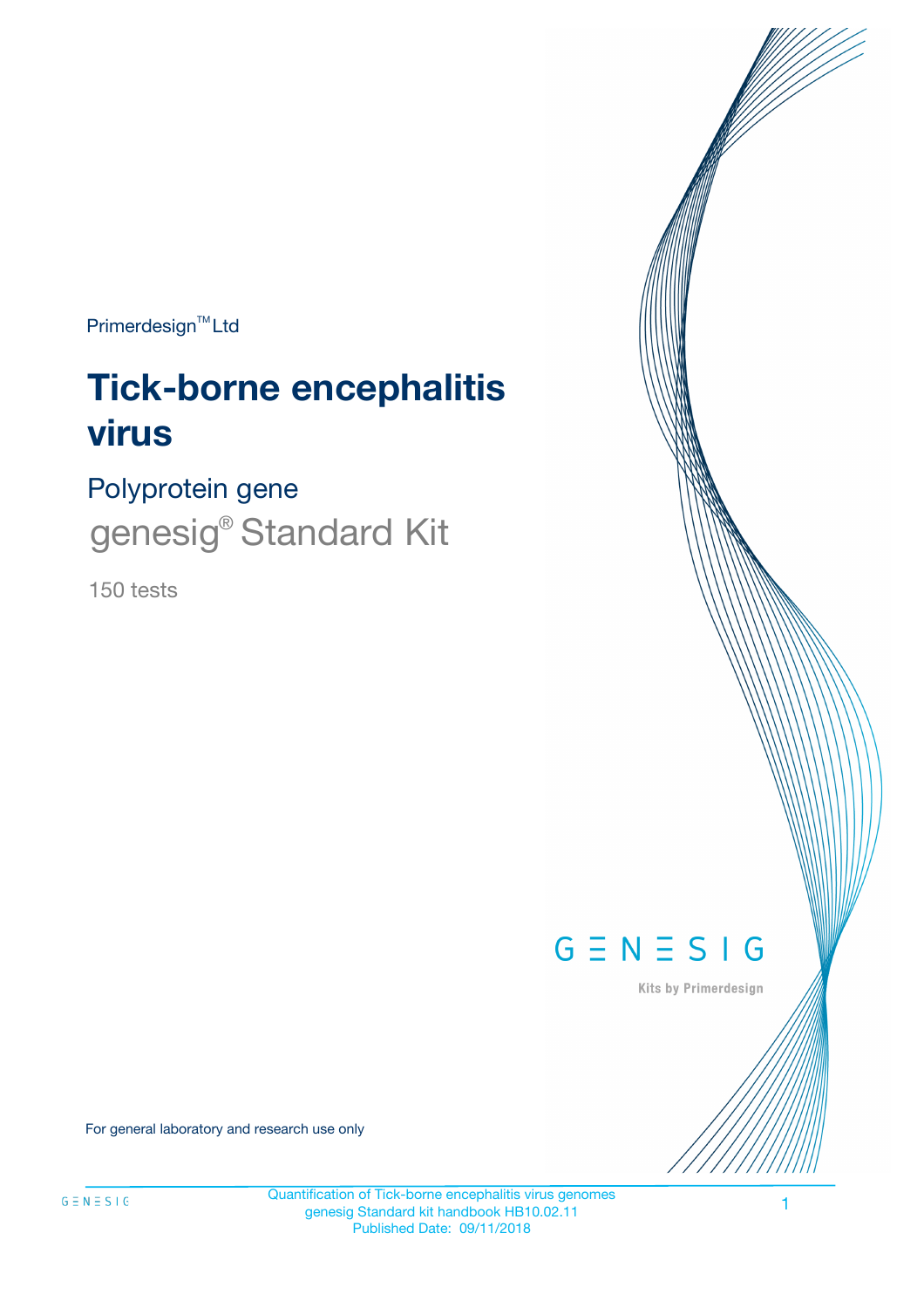## Introduction to Tick-borne encephalitis virus

Tick-borne encephalitis virus (TBEV) is an infectious, arthropod borne virus that affects the human central nervous system. In addition to humans, it also infects ruminants, rodents and certain species of birds. The virus is a member of the genus Flavivirus in the family Flaviviridae and is endemic in several European countries, Russia and some parts of China. Three serotypes of TBEV have been identified worldwide; European, Siberian and Far Eastern. The virus is spherical in shape with a diameter of 40-50 nm. The viral nucleocapsid is 20-30nm and contains a single stranded positive sense RNA genome of approximately 11.14 kb, encoding 3 structural and 7 nonstructural proteins. The nucleocapsid is surrounded by a host-derived lipid bilayer that contains 2 glycoproteins; membrane protein (M protein) and envelope protein (E protein).

TBEV is primarily transmitted by ticks of the genus Ixodes which serve as both a vector and reservoir of the virus. The European TBEV is primarily transmitted by I. ricinus while the Far Eastern and Siberian subtypes are transmitted mainly by I. persulcates. Humans can also be infected by consuming contaminated unpasteurised dairy products from infected animals although this is rare. Direct person-to-person spread of TBEV is also rare but can occur through blood transfusions or breast feeding. Most infections occur during leisure activities such as hiking, camping or trekking in forested areas where the vectors are abundant. The incidence peaks during the highest period of tick activity which is in spring and early summer, but can occur throughout the year.

The incubation period of TBEV is usually 4 to 28 days and about two thirds of infections are asymptomatic. Milk-borne exposure has a shorter incubation period of 3-4 days. In the early stages of infection the disease often presents itself as a non-specific febrile illness with symptoms including fever, malaise, anorexia, muscle aches, headache and nausea. The most common signs when testing for patients with TBEV are leukopenia and thrombocytopenia. After a few days of remission, 20-30% per cent of patients suffer from the second phase of the disease which involves the central nervous system resulting in aseptic meningitis, encephalitis, or myelitis. Around 10% of the affected patients suffering from this phase would require intensive care and mortality rate is around 1% after onset of the neurological symptoms. The Far Eastern subtype is considered to be the most pathogenic for humans, with a mortality rate of >20%. The Western European subtype is less virulent and less lethal.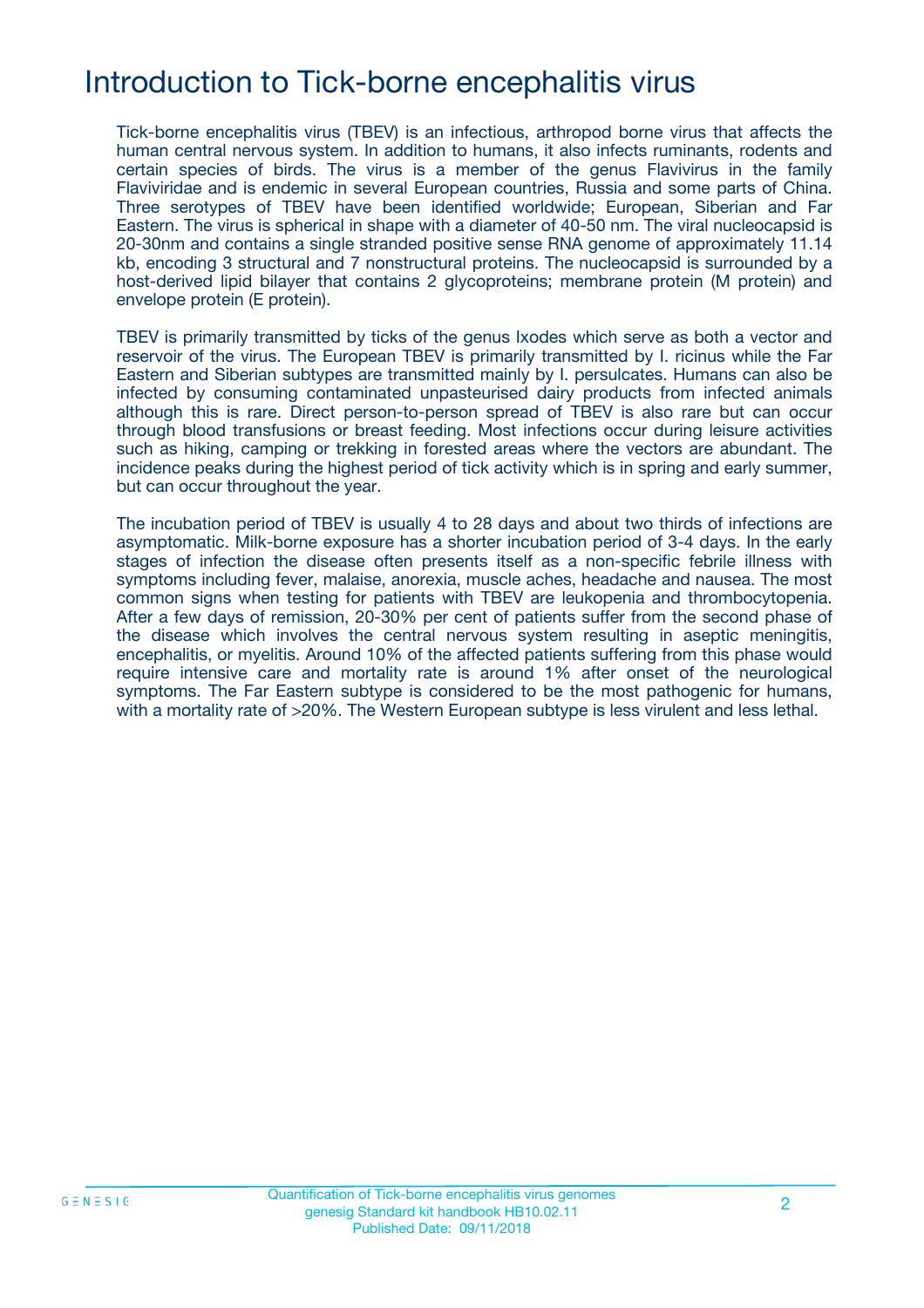## **Specificity**

The Primerdesign genesig Kit for Tick-borne encephalitis virus (TBEV) genomes is designed for the in vitro quantification of TBEV genomes. The kit is designed to have a broad detection profile. Specifically, the primers represent 100% homology with over 95% of the NCBI database reference sequences available at the time of design.

The dynamics of genetic variation means that new sequence information may become available after the initial design. Primerdesign periodically reviews the detection profiles of our kits and when required releases new versions.

If you require further information, or have a specific question about the detection profile of this kit then please send an e.mail to enquiry@primerdesign.co.uk and our bioinformatics team will answer your question.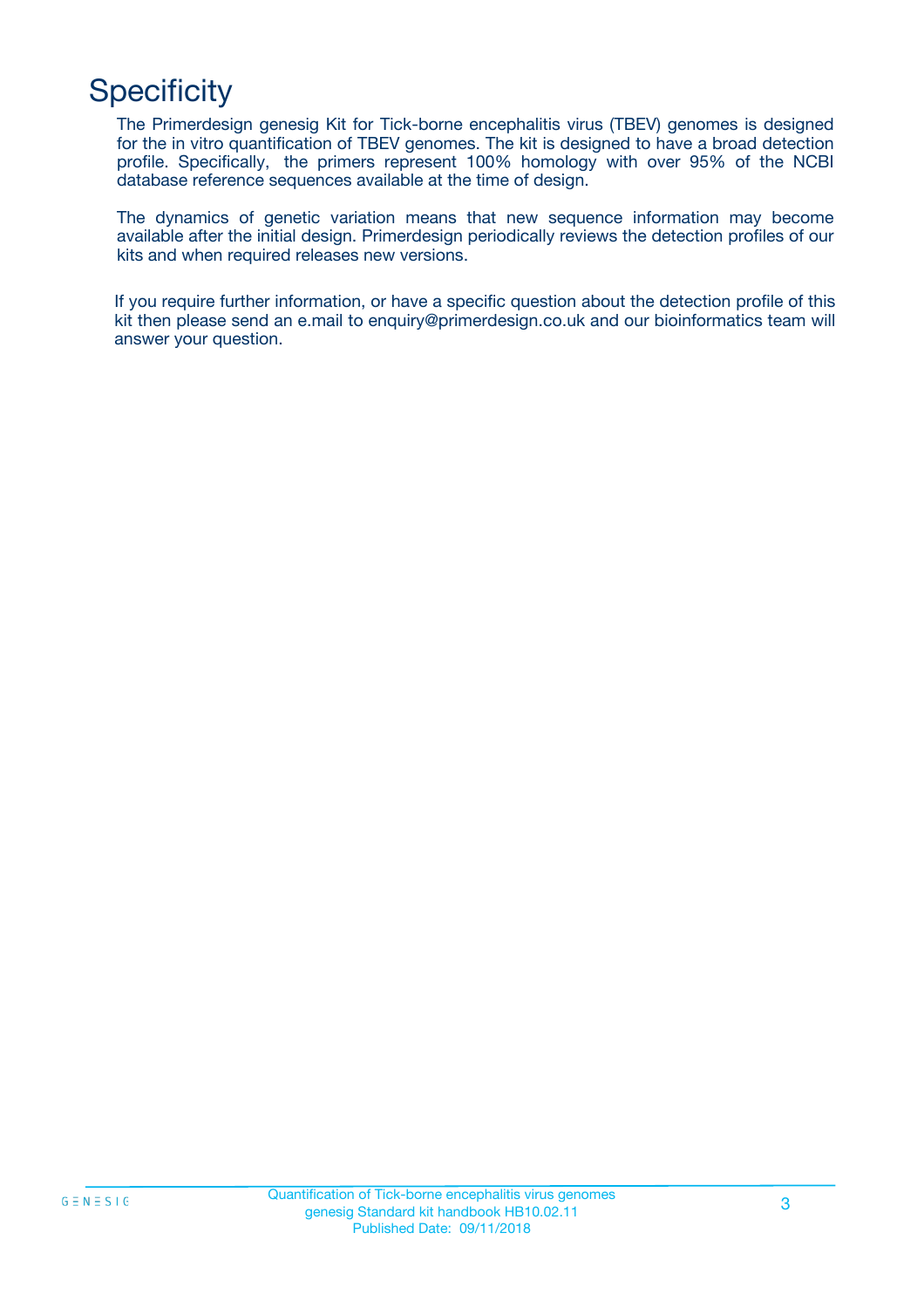### Kit contents

- **TBEV specific primer/probe mix (150 reactions BROWN)** FAM labelled
- **TBEV positive control template (for Standard curve RED)**
- **RNase/DNase free water (WHITE)** for resuspension of primer/probe mixes
- **Template preparation buffer (YELLOW)** for resuspension of positive control template and standard curve preparation

### **Reagents and equipment to be supplied by the user**

#### **Real-time PCR Instrument**

#### **Extraction kit**

This kit is recommended for use with genesig Easy DNA/RNA Extraction kit. However, it is designed to work well with all processes that yield high quality RNA and DNA with minimal PCR inhibitors.

**oasigTM lyophilised OneStep or Precision**®**PLUS OneStep 2X RT-qPCR Master Mix** Contains complete OneStep RT-qPCR master mix

**Pipettors and Tips**

**Vortex and centrifuge**

**Thin walled 1.5 ml PCR reaction tubes**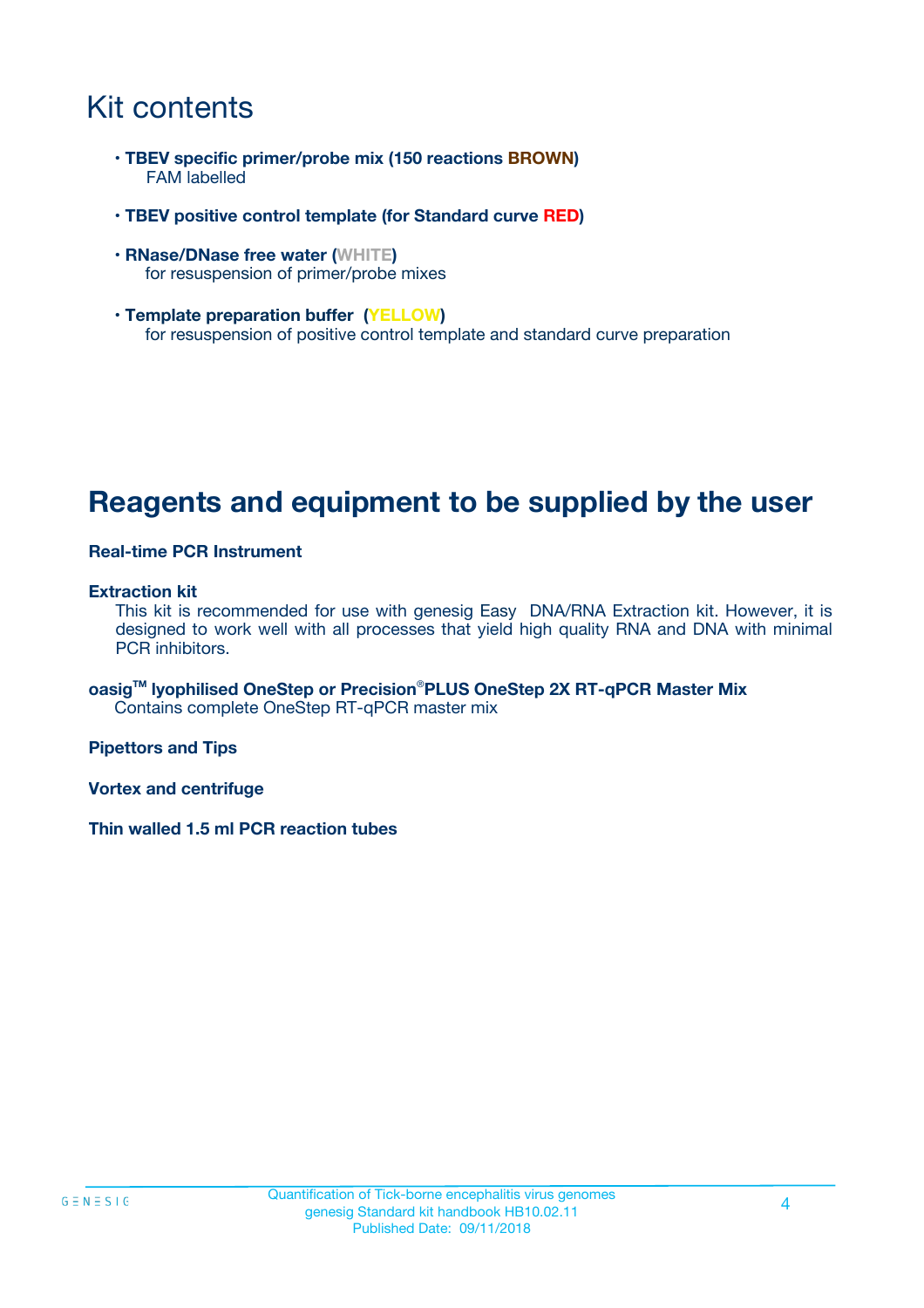### Kit storage and stability

This kit is stable at room temperature but should be stored at -20ºC on arrival. Once the lyophilised components have been resuspended they should not be exposed to temperatures above -20°C for longer than 30 minutes at a time and unnecessary repeated freeze/thawing should be avoided. The kit is stable for six months from the date of resuspension under these circumstances.

If a standard curve dilution series is prepared this can be stored frozen for an extended period. If you see any degradation in this serial dilution a fresh standard curve can be prepared from the positive control.

Primerdesign does not recommend using the kit after the expiry date stated on the pack.

### Suitable sample material

All kinds of sample material suited for PCR amplification can be used. Please ensure the samples are suitable in terms of purity, concentration, and RNA/DNA integrity. Always run at least one negative control with the samples. To prepare a negative-control, replace the template RNA sample with RNase/DNase free water.

### Dynamic range of test

Under optimal PCR conditions genesig TBEV detection kits have very high priming efficiencies of >95% and can detect less than 100 copies of target template.

### Notices and disclaimers

This product is developed, designed and sold for research purposes only. It is not intended for human diagnostic or drug purposes or to be administered to humans unless clearly expressed for that purpose by the Food and Drug Administration in the USA or the appropriate regulatory authorities in the country of use. During the warranty period Primerdesign genesig detection kits allow precise and reproducible data recovery combined with excellent sensitivity. For data obtained by violation to the general GLP guidelines and the manufacturer's recommendations the right to claim under guarantee is expired. PCR is a proprietary technology covered by several US and foreign patents. These patents are owned by Roche Molecular Systems Inc. and have been sub-licensed by PE Corporation in certain fields. Depending on your specific application you may need a license from Roche or PE to practice PCR. Additional information on purchasing licenses to practice the PCR process may be obtained by contacting the Director of Licensing at Roche Molecular Systems, 1145 Atlantic Avenue, Alameda, CA 94501 or Applied Biosystems business group of the Applera Corporation, 850 Lincoln Centre Drive, Foster City, CA 94404. In addition, the 5' nuclease assay and other homogeneous amplification methods used in connection with the PCR process may be covered by U.S. Patents 5,210,015 and 5,487,972, owned by Roche Molecular Systems, Inc, and by U.S. Patent 5,538,848, owned by The Perkin-Elmer Corporation.

### Trademarks

Primerdesign™ is a trademark of Primerdesign Ltd.

genesig $^\circledR$  is a registered trademark of Primerdesign Ltd.

The PCR process is covered by US Patents 4,683,195, and 4,683,202 and foreign equivalents owned by Hoffmann-La Roche AG. BI, ABI PRISM® GeneAmp® and MicroAmp® are registered trademarks of the Applera Genomics (Applied Biosystems Corporation). BIOMEK® is a registered trademark of Beckman Instruments, Inc.; iCycler™ is a registered trademark of Bio-Rad Laboratories, Rotor-Gene is a trademark of Corbett Research. LightCycler™ is a registered trademark of the Idaho Technology Inc. GeneAmp®, TaqMan® and AmpliTaqGold® are registered trademarks of Roche Molecular Systems, Inc., The purchase of the Primerdesign™ reagents cannot be construed as an authorization or implicit license to practice PCR under any patents held by Hoffmann-LaRoche Inc.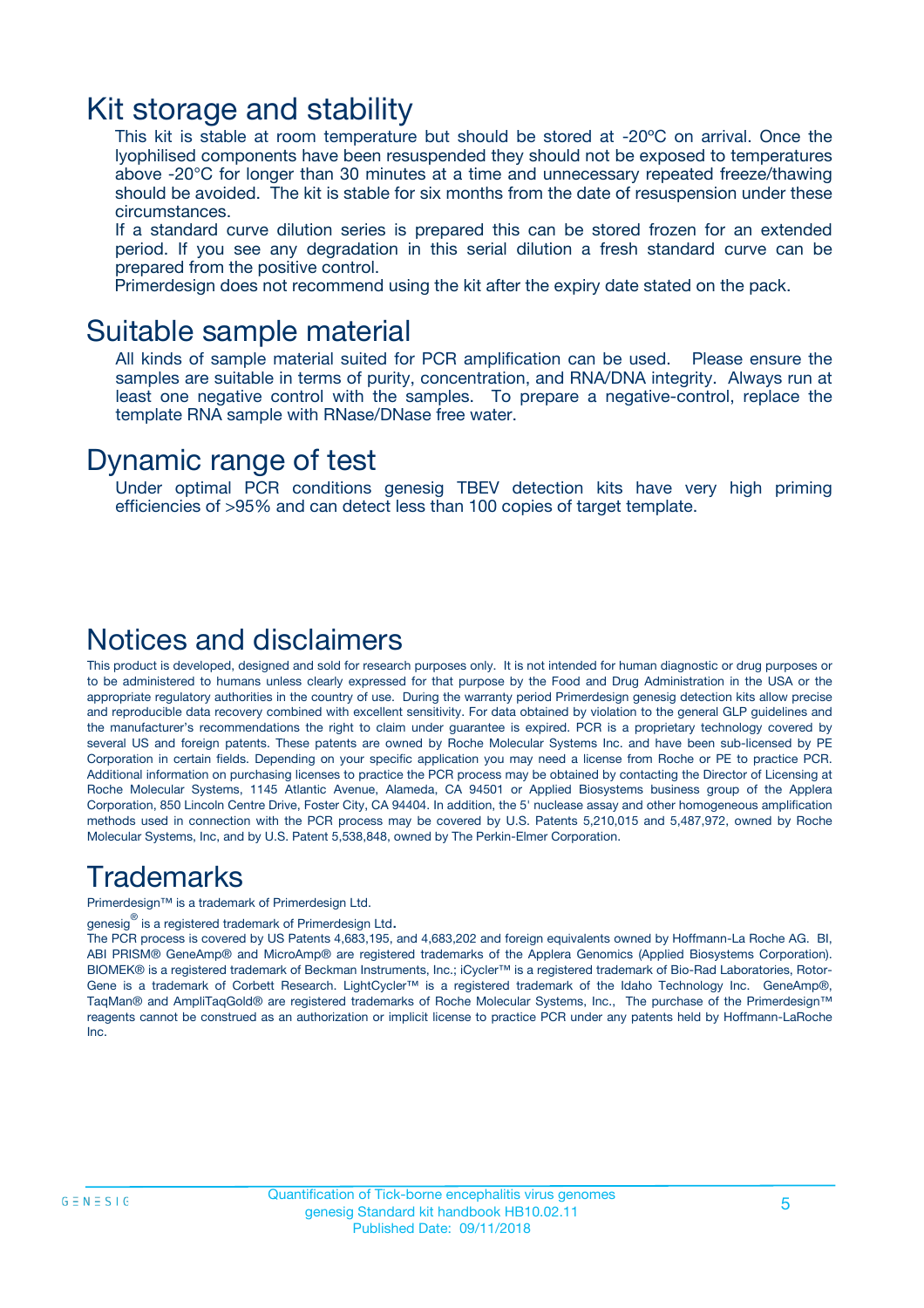## Principles of the test

#### **Real-time PCR**

A TBEV specific primer and probe mix is provided and this can be detected through the FAM channel.

The primer and probe mix provided exploits the so-called TaqMan® principle. During PCR amplification, forward and reverse primers hybridize to the TBEV cDNA. A fluorogenic probe is included in the same reaction mixture which consists of a DNA probe labeled with a 5`-dye and a 3`-quencher. During PCR amplification, the probe is cleaved and the reporter dye and quencher are separated. The resulting increase in fluorescence can be detected on a range of qPCR platforms.

#### **Positive control**

For copy number determination and as a positive control for the PCR set up, the kit contains a positive control template. This can be used to generate a standard curve of TBEV copy number / Cq value. Alternatively the positive control can be used at a single dilution where full quantitative analysis of the samples is not required. Each time the kit is used, at least one positive control reaction must be included in the run. A positive result indicates that the primers and probes for detecting the target TBEV gene worked properly in that particular experimental scenario. If a negative result is obtained the test results are invalid and must be repeated. Care should be taken to ensure that the positive control does not contaminate any other kit component which would lead to false-positive results. This can be achieved by handling this component in a Post PCR environment. Care should also be taken to avoid cross-contamination of other samples when adding the positive control to the run. This can be avoided by sealing all other samples and negative controls before pipetting the positive control into the positive control well.

#### **Negative control**

To validate any positive findings a negative control reaction should be included every time the kit is used. For this reaction the RNase/DNase free water should be used instead of template. A negative result indicates that the reagents have not become contaminated while setting up the run.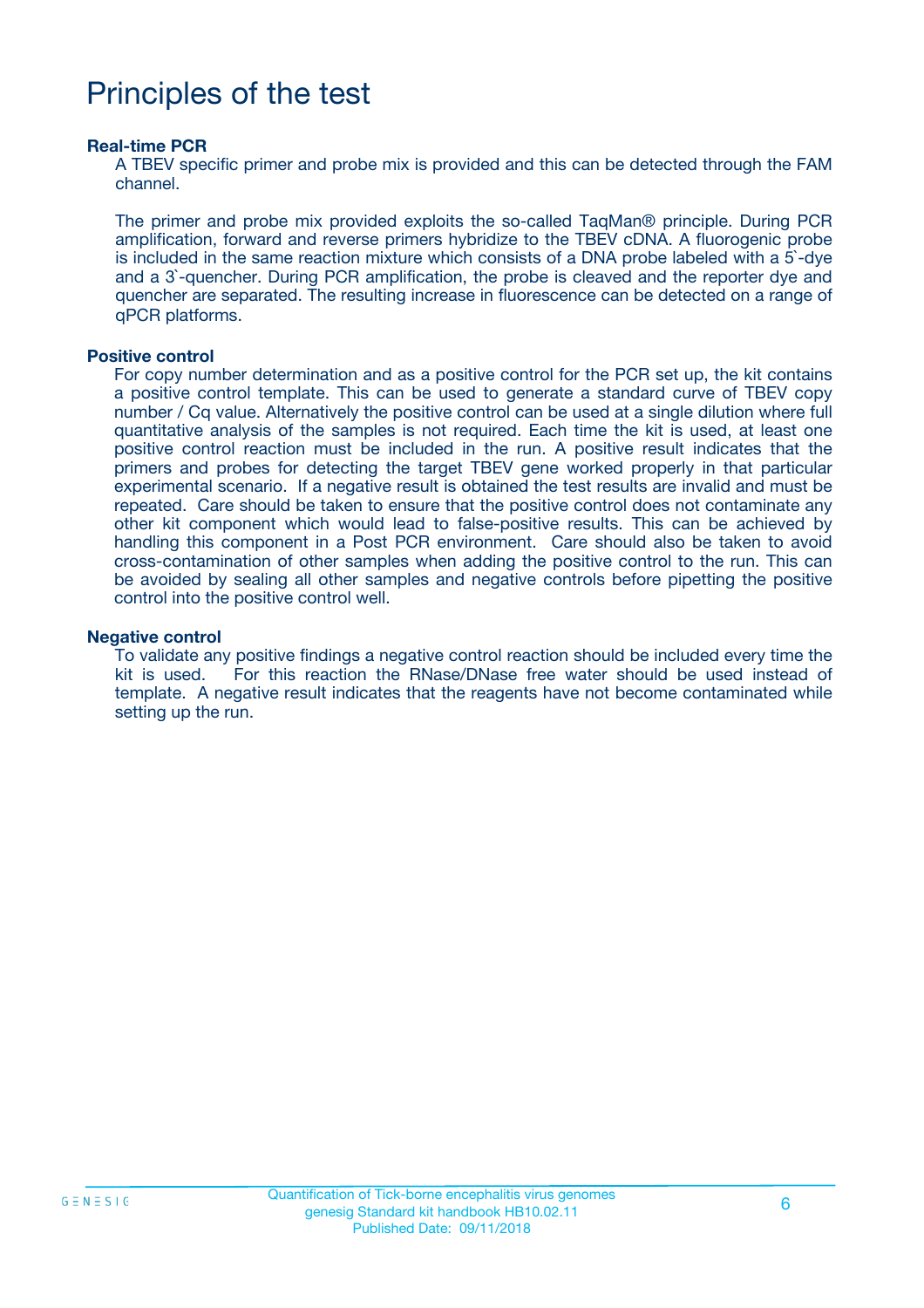### Resuspension protocol

To minimize the risk of contamination with foreign DNA, we recommend that all pipetting be performed in a PCR clean environment. Ideally this would be a designated PCR lab or PCR cabinet. Filter tips are recommended for all pipetting steps.

#### **1. Pulse-spin each tube in a centrifuge before opening.**

This will ensure lyophilised primer and probe mix is in the base of the tube and is not spilt upon opening the tube.

#### **2. Resuspend the kit components in the RNase/DNase free water supplied, according to the table below:**

To ensure complete resuspension, vortex each tube thoroughly.

| Component - resuspend in water | <b>Nolume</b> |
|--------------------------------|---------------|
| <b>Pre-PCR pack</b>            |               |
| TBEV primer/probe mix (BROWN)  | 165 µl        |

#### **3. Resuspend the positive control template in the template preparation buffer supplied, according to the table below:**

To ensure complete resuspension, vortex the tube thoroughly.

| Component - resuspend in template preparation buffer |        |  |
|------------------------------------------------------|--------|--|
| <b>Post-PCR heat-sealed foil</b>                     |        |  |
| TBEV Positive Control Template (RED) *               | 500 µl |  |

\* This component contains high copy number template and is a VERY significant contamination risk. It must be opened and handled in a separate laboratory environment, away from the other components.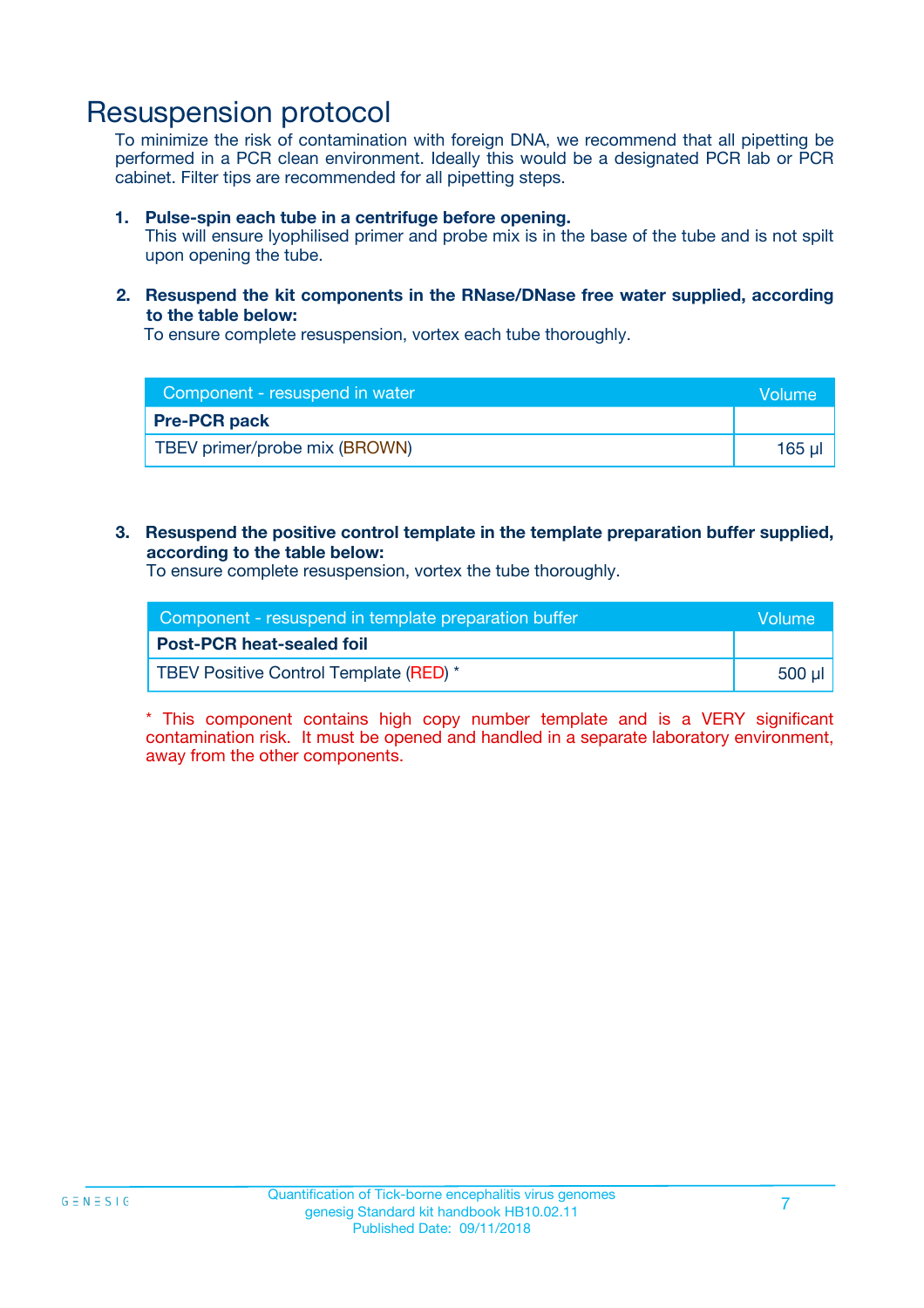### OneStep RT-qPCR detection protocol

A OneStep approach combining the reverse transcription and amplification in a single closed tube is the preferred method. If, however, a two step approach is required see page 10.

#### **For optimum performance and sensitivity.**

All pipetting steps and experimental plate set up should be performed on ice. After the plate is poured proceed immediately to the OneStep amplification protocol. Prolonged incubation of reaction mixes at room temperature can lead to PCR artifacts that reduce the sensitivity of detection.

**1. For each RNA sample prepare a reaction mix according to the table below:** Include sufficient reactions for positive and negative controls.

| Component                                                    | Volume     |
|--------------------------------------------------------------|------------|
| oasig OneStep or PrecisionPLUS OneStep 2X RT-qPCR Master Mix | $10 \mu$   |
| TBEV primer/probe mix (BROWN)                                | 1 µl       |
| <b>RNase/DNase free water (WHITE)</b>                        | 4 µl       |
| <b>Final Volume</b>                                          | $15$ $\mu$ |

- **2. Pipette 15µl of this mix into each well according to your qPCR experimental plate set up.**
- **3. Pipette 5µl of RNA template into each well, according to your experimental plate set up.**

For negative control wells use 5µl of RNase/DNase free water. The final volume in each well is 20ul.

**4. If a standard curve is included for quantitative analysis prepare a reaction mix according to the table below:**

| Component                                                    | Volume   |
|--------------------------------------------------------------|----------|
| oasig OneStep or PrecisionPLUS OneStep 2X RT-qPCR Master Mix | 10 µl    |
| TBEV primer/probe mix (BROWN)                                | 1 ul     |
| <b>RNase/DNase free water (WHITE)</b>                        | $4 \mu$  |
| <b>Final Volume</b>                                          | $15 \mu$ |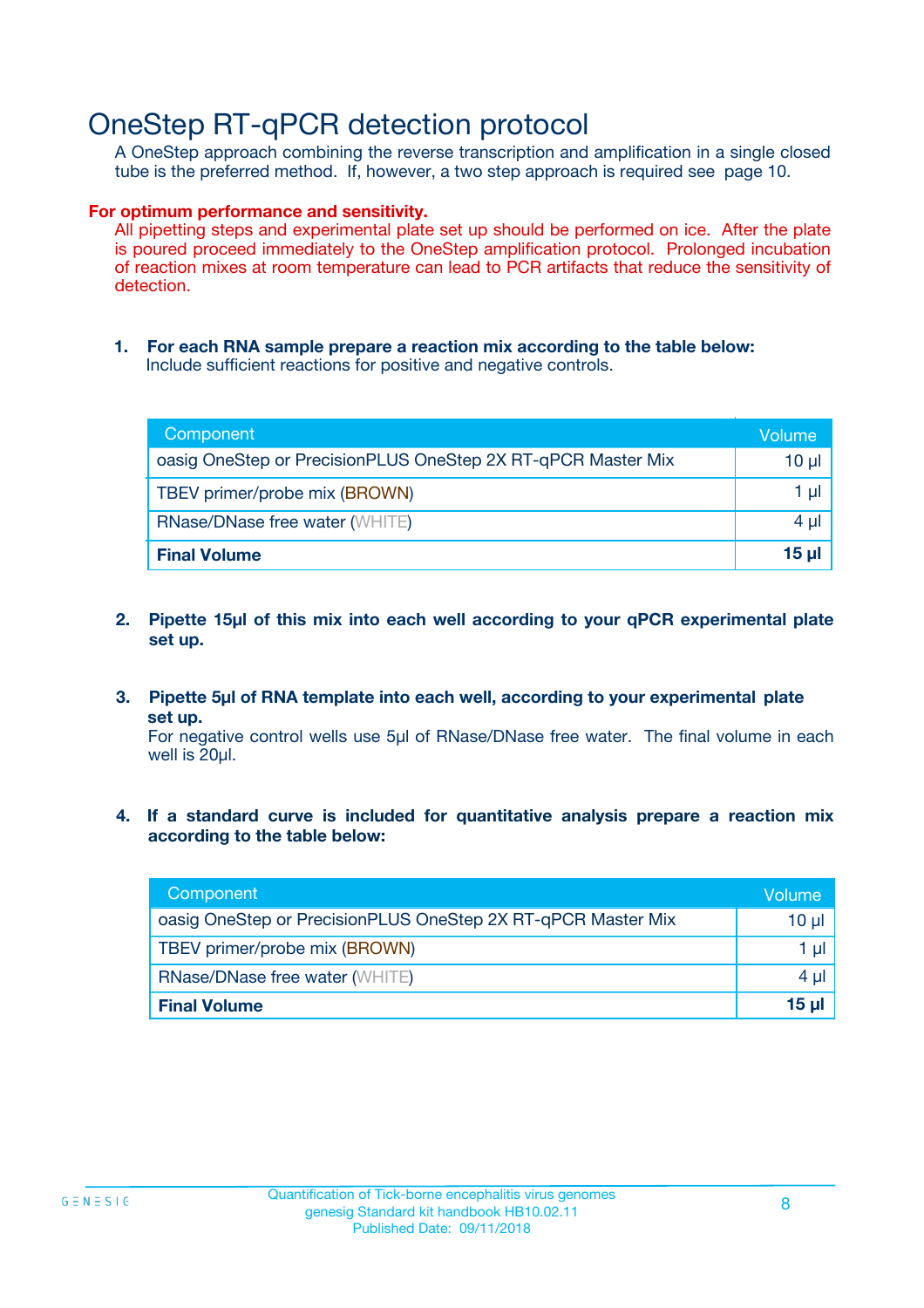#### **5. Preparation of standard curve dilution series**

- 1) Pipette 90µl of template preparation buffer into 5 tubes and label 2-6
- 2) Pipette 10µl of Positive Control Template (RED) into tube 2
- 3) Vortex thoroughly
- 4) Change pipette tip and pipette 10µl from tube 2 into tube 3
- 5) Vortex thoroughly

Repeat steps 4 and 5 to complete the dilution series

| <b>Standard Curve</b>         | <b>Copy Number</b>     |
|-------------------------------|------------------------|
| Tube 1 Positive control (RED) | $2 \times 10^5$ per µl |
| Tube 2                        | $2 \times 10^4$ per µl |
| Tube 3                        | $2 \times 10^3$ per µl |
| Tube 4                        | $2 \times 10^2$ per µl |
| Tube 5                        | 20 per $\mu$           |
| Tube 6                        | 2 per µl               |

**6. Pipette 5µl of standard template into each well for the standard curve according to your plate set up**

The final volume in each well is 20ul.

## OneStep RT-qPCR amplification protocol

Amplification conditions using oasig OneStep or PrecisionPLUS OneStep 2X RT-qPCR Master Mix.

|             | <b>Step</b>                  | <b>Time</b>      | <b>Temp</b>    |
|-------------|------------------------------|------------------|----------------|
|             | <b>Reverse Transcription</b> | $10 \text{ min}$ | $55^{\circ}$ C |
|             | Enzyme activation            | 2 min            | $95^{\circ}$ C |
| Cycling x50 | Denaturation                 | 10 <sub>s</sub>  | $95^{\circ}$ C |
|             | <b>DATA COLLECTION *</b>     | 60 s             | $60^{\circ}$ C |

\* Fluorogenic data should be collected during this step through the FAM channel